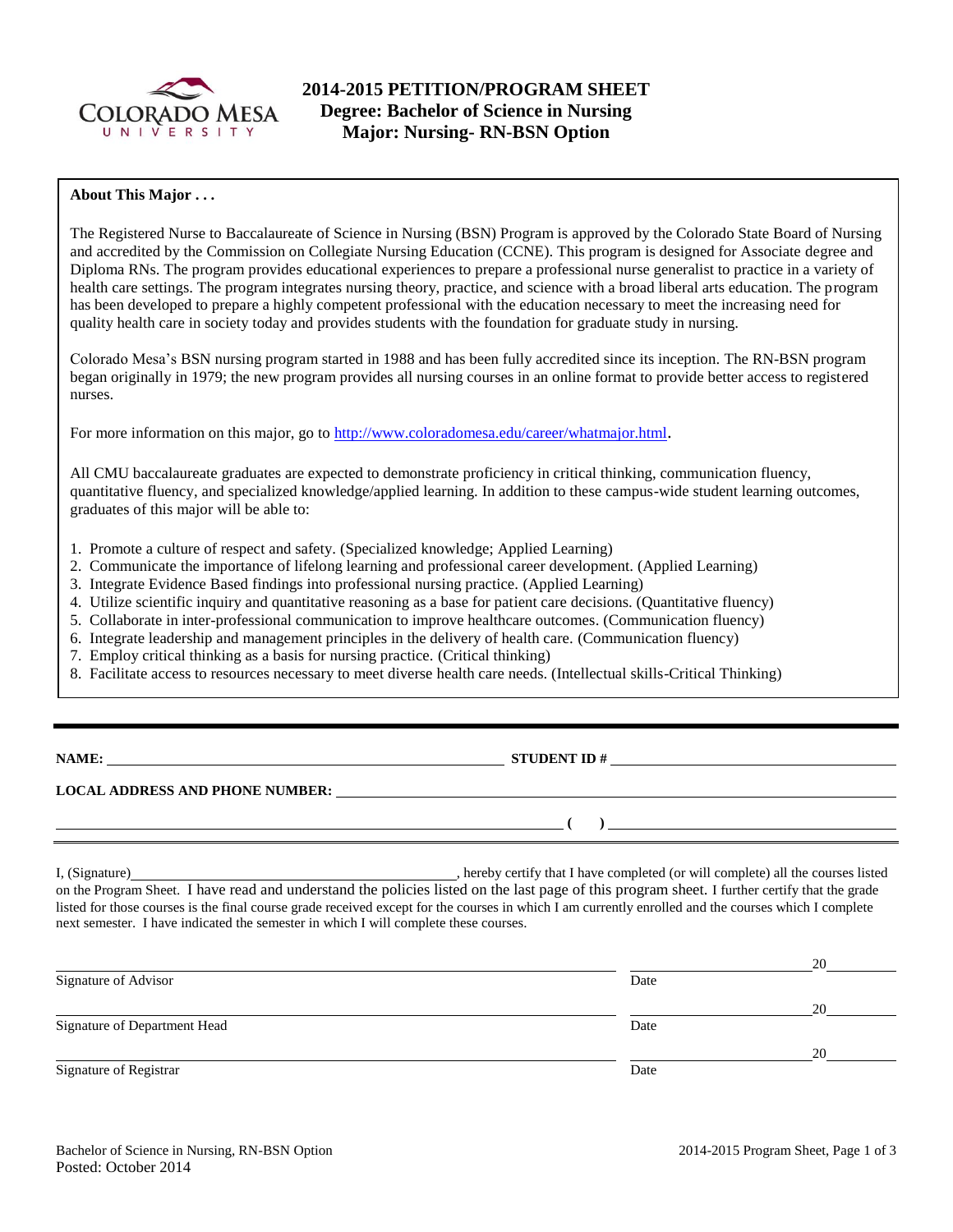#### **Students should work closely with a faculty advisor when selecting and scheduling courses prior to registration.**

Degree Requirements:

- 120 semester hours total (Students must complete a minimum of 30 of the last 60 hours of credit at CMU, with at least 15 semester hours in major discipline courses numbered 300 or higher).
- 40 upper division credits (A minimum of 15 taken at the 300-400 course levels within the major at CMU).2.00 cumulative GPA or higher in all CMU coursework
- 2.00 GPA or higher in coursework toward the major content area.
- Pre-collegiate courses (usually numbered below 100) cannot be used for graduation.
- When filling out the program sheet a course can be used only once.
- A student must follow the CMU graduation requirements either from 1) the program sheet for the major in effect at the time the student officially declares a major; or 2) a program sheet for the major approved for a year subsequent to the year during which the student officially declares the major and is approved for the student by the department head. Because a program may have requirements specific to the degree, the student should check with the faculty advisor for additional criteria. It is the student's responsibility to be aware of, and follow, all requirements for the degree being pursued. Any exceptions or substitutions must be approved by the student's faculty advisor and Department Head.
- See the "Undergraduate Graduation Requirements" in the catalog for additional graduation information.
- 38 credits will be awarded for prior registered nursing coursework according to the Colorado Articulation Model.

**GENERAL EDUCATION REQUIREMENTS** (31 semester hours) See the current catalog for a list of courses that fulfill the requirements below. If a course is on the general education list of options and a requirement for your major, you must use it to fulfill the major requirement and make a different selection within the general education requirement.

| Course No Title                                                                                                                                                                                                                                                               |                    | Sem.hrs Grade Term/Trns |
|-------------------------------------------------------------------------------------------------------------------------------------------------------------------------------------------------------------------------------------------------------------------------------|--------------------|-------------------------|
| <b>English</b> (6 semester hours, must receive a grade of "C" or better and<br>must be completed by the time the student has 60 semester hours.)<br>ENGL 111 English Composition<br>ENGL 112 English Composition                                                              | 3<br>$\mathcal{E}$ |                         |
| <b>Math:</b> (3 semester hours, must receive a grade of "C" or better, must be<br>completed by the time the student has 60 semester hours.)<br>MATH 113 College Algebra<br>$4*$<br>*3 credits apply to the General Ed requirements and 1 credit applies to<br>elective credit |                    |                         |
| <b>Humanities</b> (3 semester hours)                                                                                                                                                                                                                                          |                    |                         |
| Social and Behavioral Sciences (6 semester hours)                                                                                                                                                                                                                             |                    |                         |
| PSYC 150 General Psychology                                                                                                                                                                                                                                                   | 3                  |                         |
| PSYC 233 Human Growth & Development 3                                                                                                                                                                                                                                         |                    |                         |
| (PSYC 150 and PSYC 233 are also program requirements)                                                                                                                                                                                                                         |                    |                         |
| Natural Sciences (7 semester hours, one course must include a lab)                                                                                                                                                                                                            |                    |                         |
| <u> 1988 - Antonio Alemania, prima politika (h. 1888).</u><br>1900 - Antonio Santonio, politikar espainiar (h. 1800).                                                                                                                                                         |                    |                         |
| <b>History</b> (3 semester hours)<br><b>HIST</b>                                                                                                                                                                                                                              |                    |                         |

**Fine Arts** (3 semester hours) \_\_\_\_\_\_ \_\_\_\_ \_\_\_\_\_\_\_\_\_\_\_\_\_\_\_\_\_\_\_\_\_\_\_\_ \_\_\_\_ \_\_\_\_\_ \_\_\_\_\_\_\_\_

Course No Title Sem.hrs Grade Term/Trns

### **OTHER LOWER DIVISION REQUIREMENTS** (6 semester hours)

|          | <b>Kinesiology</b> (3 semester hours) |  |  |
|----------|---------------------------------------|--|--|
| KINE 100 | Health and Wellness                   |  |  |
| KINA 1   |                                       |  |  |
| KINA 1   |                                       |  |  |

\_\_\_\_\_\_ \_\_\_\_ \_\_\_\_\_\_\_\_\_\_\_\_\_\_\_\_\_\_\_\_\_\_\_\_ \_\_\_\_ \_\_\_\_\_ \_\_\_\_\_\_\_\_

**Applied Studies** (3 semester hours)

#### **FOUNDATION COURSES** (15 semester hours)

| <b>BIOL 209</b>  | Human Anatomy and          |   |  |
|------------------|----------------------------|---|--|
|                  | Physiology I               | 3 |  |
| <b>BIOL 209L</b> | Human Anatomy and          |   |  |
|                  | Physiology I Lab           |   |  |
| <b>BIOL 210</b>  | Human Anatomy and          |   |  |
|                  | Physiology II              | 3 |  |
| <b>BIOL 210L</b> | Human Anatomy and          |   |  |
|                  | Physiology II Lab          |   |  |
| <b>BIOL 241</b>  | Pathophysiology            | 4 |  |
| <b>STAT 200</b>  | Probability and Statistics | 3 |  |

#### **NURSING MAJOR REQUIREMENTS**

(62 semester hours) Must pass all courses with a grade of "C" or higher.

| <b>NURS 220</b>              | Health Assessment/Promotion                                | 3              |  |
|------------------------------|------------------------------------------------------------|----------------|--|
| <b>NURS 220L</b>             | Health Assessment/Promotion                                |                |  |
|                              | Lab                                                        | 1              |  |
| <b>NURS 300</b>              | Developing the                                             |                |  |
|                              | <b>Baccalaureate Role</b>                                  | 3              |  |
| <b>NURS 408</b>              | <b>Health Informatics</b>                                  | 3              |  |
| <b>NURS 410</b>              | Population Health Nursing                                  | $\overline{c}$ |  |
| NURS 410L                    | Population Health Nursing                                  |                |  |
|                              | Lab.                                                       | 1              |  |
| <b>NURS 422</b>              | Nursing in the Community                                   | $\mathfrak{D}$ |  |
| <b>NURS 422L</b>             | Nursing in the Community Lab 1                             |                |  |
| <b>NURS 426</b>              | Nursing Research and                                       |                |  |
|                              | <b>Evidence Based Practice</b>                             | 3              |  |
| <b>NURS 424</b>              | Leadership for the RN                                      | $\overline{c}$ |  |
| <b>NURS 424L</b>             | Leadership for the RN Lab                                  | 1              |  |
| <b>NURS 418</b>              | <b>Gerontological Nursing</b>                              |                |  |
|                              | & Chronic Illness                                          | 2              |  |
|                              | Prior nursing coursework for RN                            | 38             |  |
| <b>Electives</b> (6 credits) |                                                            |                |  |
|                              | <b>Upper Division Nursing Electives (2 Semester Hours)</b> |                |  |
| <b>NURS</b>                  | <u> 1980 - Johann Barbara, martxa a</u>                    |                |  |
|                              |                                                            | 3              |  |
|                              | *MATH 113 College Algebra                                  | 1              |  |

| Previous RN degree                                                 |
|--------------------------------------------------------------------|
|                                                                    |
| NLN Accredited                                                     |
| <b>Graduation Date</b>                                             |
| ACT-PEP Exams - Date Taken                                         |
| 38 credits will be awarded for prior registered nursing coursework |
| according to the Colorado Articulation Model.                      |